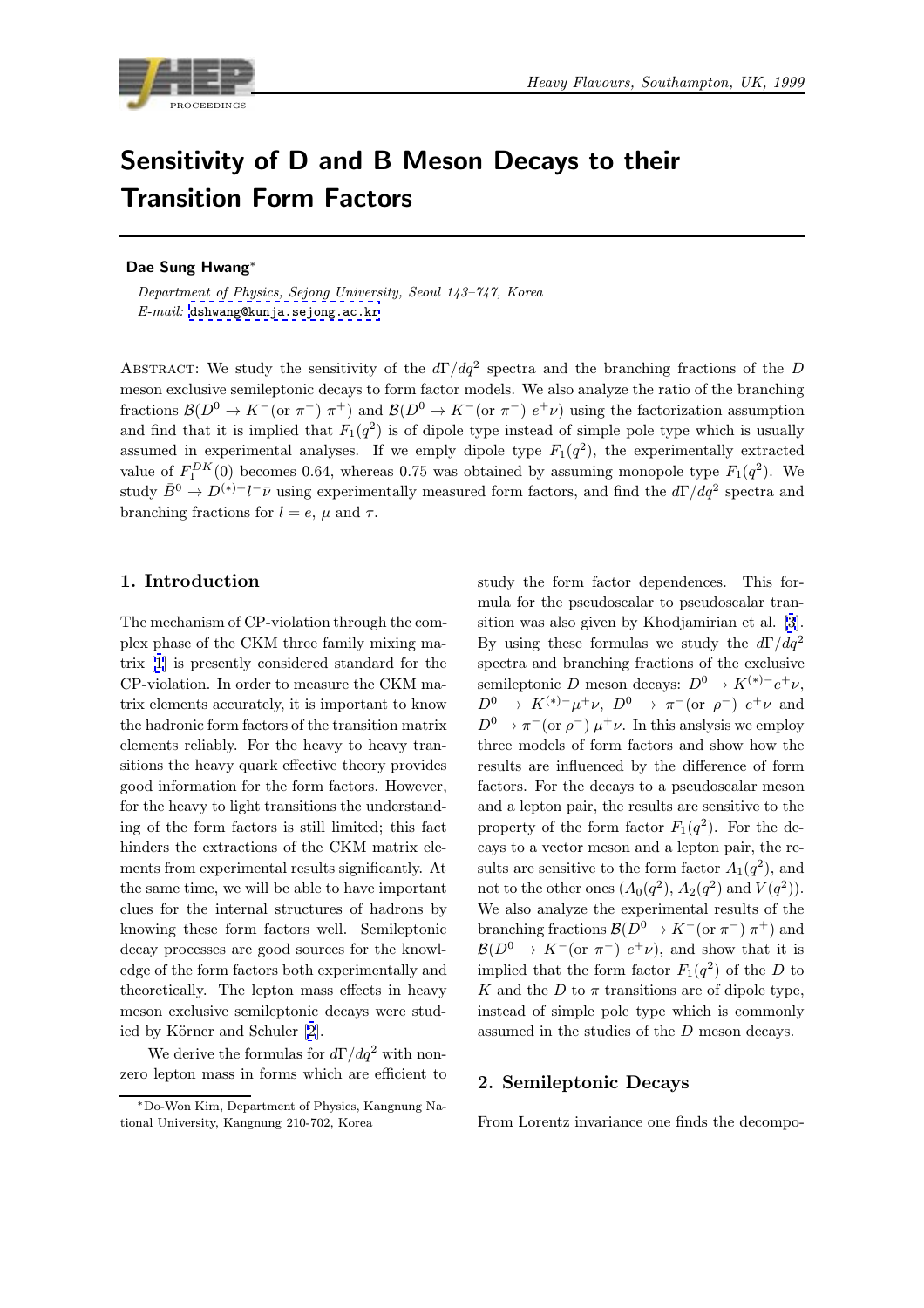<span id="page-1-0"></span>
$$
\langle P(p)|J_{\mu}|P(P) \rangle \qquad (2.1)
$$
  
= 
$$
\left((P+p)_{\mu} - \frac{M^2 - m^2}{q^2} q_{\mu}\right) F_1(q^2) + \frac{M^2 - m^2}{q^2} q_{\mu} F_0(q^2),
$$

where  $J_{\mu} = \bar{q'} \gamma_{\mu} (1 - \gamma_5) q$ . We use the following notations: M represents initial meson mass, m final meson mass,  $m_l$  lepton mass, P initial meson momentum,  $p$  final meson momentum, and  $q_{\mu} = (P - p)_{\mu}$ . The form factors  $F_1(q^2)$  and  $F_0(q^2)$  correspond to 1<sup>-</sup> and 0<sup>+</sup> exchanges, respectively. At  $q^2 = 0$  we have the constraint  $F_1(0) = F_0(0)$ , since the hadronic matrix element in (2.1) is nonsingular at this kinematic point.

The  $q^2$  distribution of the semileptonic decay  $D^0 \to K^- l^+ \nu$  is given in terms of the hadronic form factors  $F_1(q^2)$  and  $F_0(q^2)$  as:

$$
\frac{d\Gamma(D^0 \to K^- l^+ \nu)}{dq^2} = \frac{G_F^2}{24\pi^3} |V_{cs}|^2 \times
$$
 (2.2)

$$
\begin{split} &K(q^2)\,(1-\frac{m_l^2}{q^2})^2\,[\,(K(q^2))^2\,(1+\frac{1}{2}\frac{m_l^2}{q^2})\,|F_1(q^2)|^2\\ &+M^2\,(1-\frac{m^2}{M^2})^2\,\frac{3}{8}\,\frac{m_l^2}{q^2}|F_0(q^2)|^2\,]\,, \end{split}
$$

where  $K(q^2)$ , momentum of the final meson in the  $D$  meson rest frame, is given by

$$
K(q^{2}) = \frac{1}{2M} \left( (M^{2} + m^{2} - q^{2})^{2} - 4M^{2}m^{2} \right)^{\frac{1}{2}},
$$
\n(2.3)

and the physically allowed range of  $q^2$  is given by

$$
m_l^2 \le q^2 \le (M - m)^2. \tag{2.4}
$$

From Lorentz invariance one finds the decomposition of the hadronic matrix element for pseudoscalar to vector meson transition in terms of hadronic form factors:

$$
\langle V(p)|J_{\mu}|P(P) \rangle \tag{2.5}
$$

$$
= \varepsilon^{*\nu}(p) \Big( (M+m) g_{\mu\nu} A_1(q^2) - 2 \frac{P_{\mu} P_{\nu}}{M+m} A_2(q^2) + \frac{q_{\mu} P_{\nu}}{M+m} A_3(q^2) + i \varepsilon_{\mu\nu\rho\sigma} \frac{P^{\rho} p^{\sigma}}{M+m} V(q^2) \Big),
$$

where  $\varepsilon_{0123} = 1$  and

$$
2mA_0(q^2) = (M+m)A_1(q^2)
$$
\n
$$
-\frac{M^2 - m^2 + q^2}{M+m}A_2(q^2) + \frac{q^2}{M+m}A_3(q^2).
$$
\n(2.6)

The form factors  $V(q^2)$ ,  $A_1(q^2)$ ,  $A_2(q^2)$  and  $A_0(q^2)$ correspond to  $1^-, 1^+, 1^+$  and  $0^-$  exchanges, respectively. At  $q^2 = 0$  we have the constraint  $2mA_0(0) = (M+m)A_1(0) - (M-m)A_2(0)$ , since the hadronic matrix element in (2.5) is nonsingular at this kinematic point.

After some calculations [4], the  $q^2$  distribution of the semileptonic decay  $D^0 \rightarrow K^{*-} l^+ \nu$ is given in terms of the hadronic form factors  $A_1(q^2)$  $A_1(q^2)$  $A_1(q^2)$ ,  $A_2(q^2)$ ,  $A_3(q^2)$  and  $V(q^2)$  as:

$$
\frac{d\Gamma(D^0 \to K^{*-} l^+ \nu)}{dq^2} \qquad (2.7)
$$
\n
$$
= \frac{G_F^2}{32\pi^3} |V_{cs}|^2 \frac{1}{M^2} K(q^2) (1 - \frac{m_l^2}{q^2})^2 \times
$$
\n
$$
\{|A_1(q^2)|^2 \frac{(M+m)^2}{m^2} [\frac{1}{3}(MK)^2 (1 - \frac{m_l^2}{q^2})
$$
\n
$$
+q^2 m^2 + (MK)^2 \frac{m_l^2}{q^2} + \frac{1}{2} m^2 m_l^2]
$$
\n
$$
+ \text{Re}(A_1(q^2) A_2^*(q^2)) [-\frac{M^2 - m^2 - q^2}{m^2}]
$$
\n
$$
[\frac{2}{3}(MK)^2 (1 - \frac{m_l^2}{q^2}) + 2(MK)^2 \frac{m_l^2}{q^2}
$$
\n
$$
+ \frac{1}{2}(M^2 + m^2 - q^2) m_l^2] + (M^2 - m^2 + q^2) m_l^2]
$$
\n
$$
+ |A_2(q^2)|^2 \frac{1}{(M+m)^2 m^2} (MK)^2
$$
\n
$$
[\frac{4}{3}(MK)^2 (1 - \frac{m_l^2}{q^2}) + 4(MK)^2 \frac{m_l^2}{q^2} + 2M^2 m_l^2]
$$
\n
$$
+ |V(q^2)|^2 \frac{q^2}{(M+m)^2} [\frac{8}{3}(MK)^2 (1 - \frac{m_l^2}{q^2})
$$
\n
$$
+ 4(MK)^2 \frac{m_l^2}{q^2}]
$$
\n
$$
+ |A_3(q^2)|^2 \frac{q^2}{(M+m)^2 m^2} \frac{1}{2}(MK)^2 m_l^2
$$
\n
$$
- \text{Re}(A_3(q^2) A_2^*(q^2)) \frac{1}{(M+m)^2 m^2}
$$
\n
$$
(M^2 - m^2 + q^2)(MK)^2 m_l^2
$$
\n
$$
+ \text{Re}(A_3(q^2) A_1^*(q^2)) \frac{1}{m^2} (MK)^2 m_l^2.
$$

When we take  $m_l \to 0$  in (2.7), it agrees with the formula for  $m_l = 0$  given in Refs. [5, 6].

In the case of the  $B$  to  $D$  meson (heavy to heavy) transition, the heavy quark effective theory (HQET) gives the useful rela[tions](#page-7-0) between the relevant form factors [7]:

$$
F_1(q^2) = V(q^2) = A_0(q^2) = A_2(q^2) \quad (2.8)
$$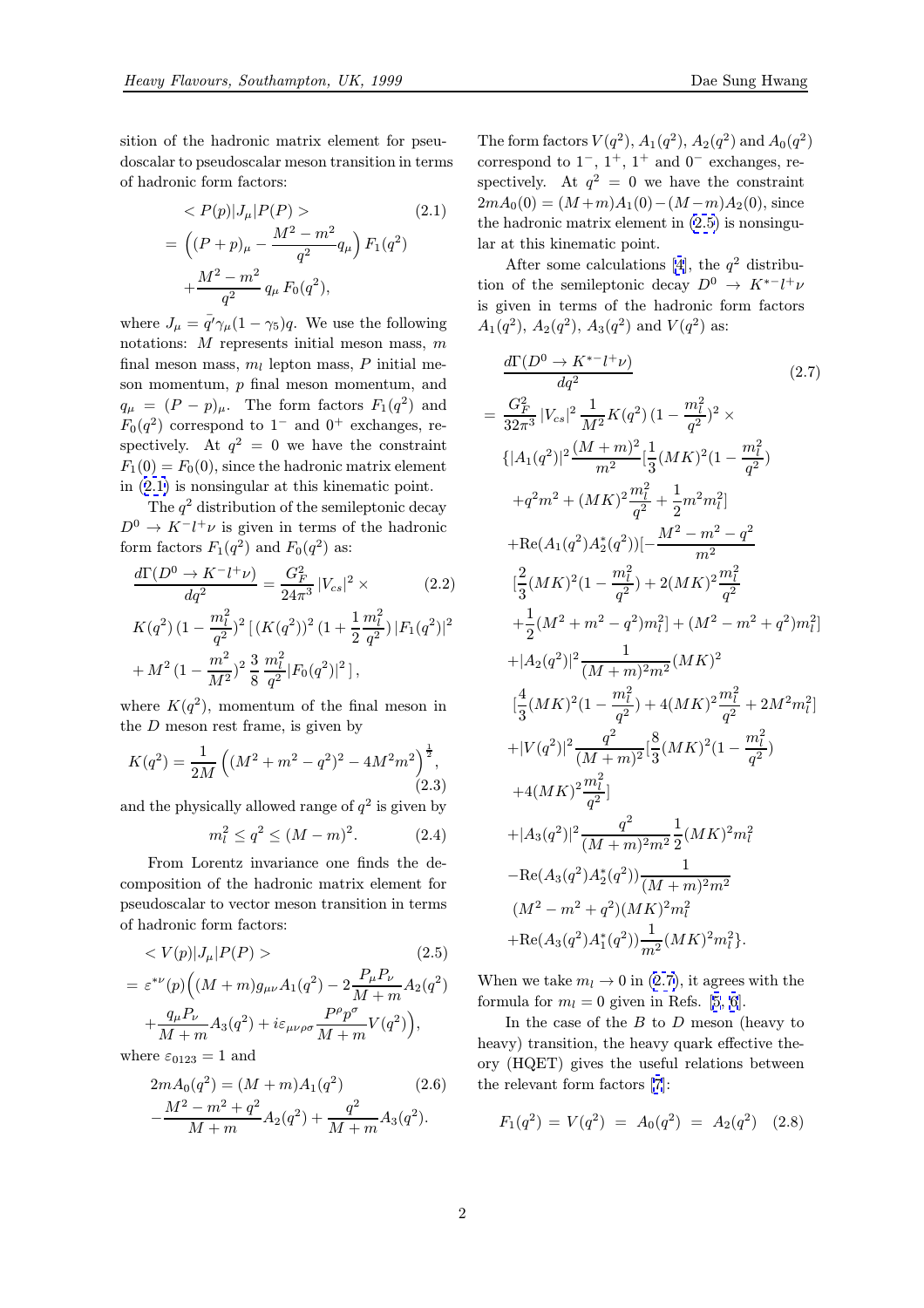<span id="page-2-0"></span>Table 1: The values of the power of pole for the three models used in this paper.

|            | $n_{F_1}$ | $n_{F_0}$ | $n_V$ | $n_{A_1}$ | $n_{A_2}$ | $n_{A_0}$ |
|------------|-----------|-----------|-------|-----------|-----------|-----------|
| <b>WSB</b> |           |           |       |           |           |           |
| Model I    |           |           |       |           |           |           |
| Model II   | റ         |           |       |           |           |           |

Table 2: The values of pole masses (GeV) used in numerical calculations.

| Current   | $m(0^{-})$ | $m(1^-)$ | $m(0^+)$ | $m(1^+)$    |
|-----------|------------|----------|----------|-------------|
|           | $A_0$      | $F_1$ V  | $F_0$    | $A_1$ $A_2$ |
| $\bar{c}$ | 1.97       | 2.11     | 2.60     | 2.53        |
| dc        | 1.87       | 2.01     | 2.47     | 2.42        |

**Table 3:** The values of the form factors at  $q^2 = 0$ used in numerical calculations.

|  |  | $F_1(0)$   $V(0)$   $A_1(0)$   $A_2(0)$   $A_0(0)$ |  |
|--|--|----------------------------------------------------|--|
|  |  | $\bar{c}$   0.762   1.226   0.880   1.147   0.733  |  |
|  |  | $\bar{dc}$   0.692   1.225   0.775   0.923   0.669 |  |

$$
= \frac{M+m}{2\sqrt{Mm}} \mathcal{F}(y),
$$
  

$$
F_0(q^2) = A_1(q^2) = \frac{2\sqrt{Mm}}{M+m} \frac{y+1}{2} \mathcal{F}(y),
$$

where  $y = (M^2 + m^2 - q^2)/(2Mm) = E_{D(*)}/m$  $(E_{D^{(*)}}$  is the energy of  $D^{(*)}$  meson in the B meson rest frame), and  $\mathcal{F}(y)$  is a form factor which becomes the Isgur-Wise function in the infinite heavy quark mass limit. When we use the relations (2.8), for  $m_l = 0$  the formula (2.7) becomes the well-known formula for the  $B$  to  $D^*$  transition:

$$
\frac{d\Gamma(\bar{B}^0 \to D^{*+}l^{-}\bar{\nu})}{dq^2} \qquad (2.9)
$$
\n
$$
= \frac{G_F^2}{48\pi^3} |V_{cb}|^2 m^3 (M-m)^2 \sqrt{y^2 - 1} (y+1)^2
$$
\n
$$
\times \left\{1 + \frac{4y}{y+1} \frac{1 - 2yr + r^2}{(1-r)^2}\right\} (\mathcal{F}_{D^*}(y))^2,
$$

where  $r = m/M$ .

$$
3. D^0 \rightarrow K^{(*)-} l^+ \nu
$$

For the form factors concerned with the exclusive semileptonic decays of  $D$  meson, we can not use the relations (2.8) of the HQET. Therefore, in the study of D meson decays we use models for form factors. The pole-dominance idea suggests the following  $q^2$  [d](#page-1-0)ependence of the form factors [8]:

$$
f_i(q^2) = f_i(0) \frac{1}{\left(1 - \frac{q^2}{m_{f_i}^2}\right)^{n_{f_i}}},\tag{3.1}
$$

[wh](#page-7-0)ere  $n_{f_i}$  and  $m_{f_i}$  are corresponding power and pole mass of the form factors  $f_i(q^2)$ , respectively. The WSB model [8] adopts  $n_{f_i} = 1$ . However, the exact values of  $n_{f_i}$  are not known. The relations (2.8) of the HQET gives the following approximate relation among the powers of the form factors for the hea[vy](#page-7-0) to heavy transitions:

$$
n_{F_1} = n_V = n_{A_0} = n_{A_2} = n_{F_0} + 1 = n_{A_1} + 1.
$$
\n(3.2)

Non-perturbative analysis of QCD [9] suggests the same relation as (3.2) for the form factors of the heavy to light transitions. The lattice calculations also show that the form factors  $F_1$ ,  $V$  and  $A_0$  are more rapidly increasin[g](#page-7-0) functions of  $q^2$  than the form factors  $F_0$  and  $A_1$  [6, 10], which favors the relation (3.2). Therefore, we will study two other models incorporating the relation (3.2), as well as the WBS model, for the study of the exclusive semileptonic decay[s](#page-7-0) [of](#page-7-0) D meson. Table 1 shows the values of the powers  $n_{f_i}$  of the three models which we use in this work. For the values of the pole masses and those of the form factors at  $q^2 = 0$ , we use the values shown in Table 2 and 3, which were given by Wirbel, Stech and Bauer [8]. Their precise values are not known and they should be different for each of the three models. However, their exact values are not crucial in our present work since the purpose of this pap[er](#page-7-0) is to clarify how the  $d\Gamma/dq^2$ spectra and the branching fractions depend on the form factors employed, and to show how experimental extractions of the physical quantities from given data are influenced.

For  $D^0 \to K^- l^+ \nu$ , we use the formula (2.2) in our calculation. The  $d\Gamma(D^0 \to K^- l^+ \nu)/dq^2$ spectrum and branching fractions are presented in Figure 1 and Table 4, for each of the t[hree](#page-1-0)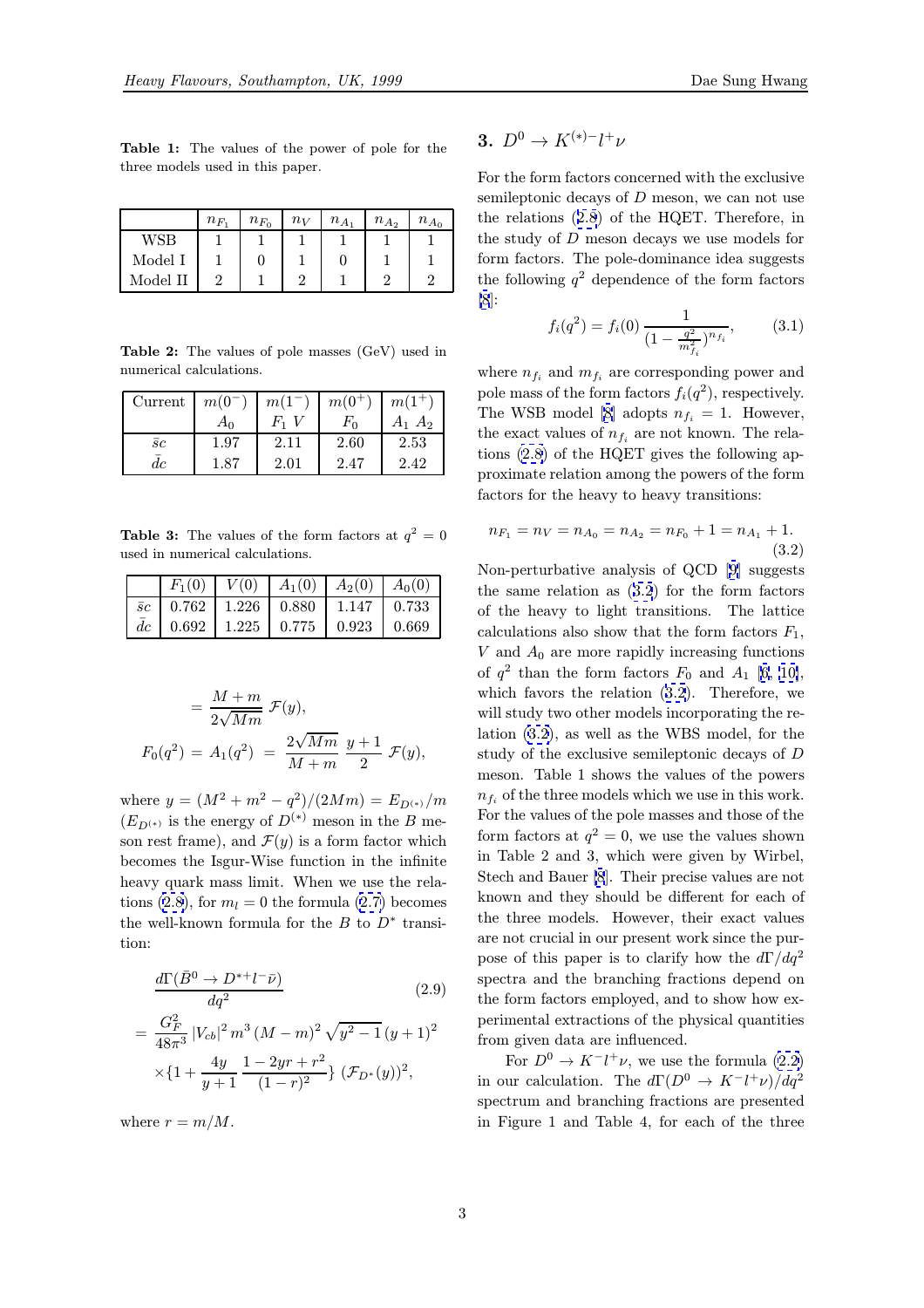models: WSB, Model I and Model II explained in Table 1. We find that the shape of spectrum of Model II is different from those of WSB and Model I in Figure 1. That is, the value of  $n_{F_1}$ determines the shape of spectrum. The experimental result of the E687 Collaboration [11] for this spectrum shows that the experimental situation is marginal at present; it will be enough to clarify which curve in Figure 1 agrees with the experiment if the experimental error b[ars](#page-7-0) are reduced by factor of 3 or 4. The result of FO-CUS/E831 is expected to come out within maybe a year from about 30 times the statistics of E687 [12]. Then we will be able to tell which model of the form factors agrees with the experiment in the near future.

In the experimental extraction of the value [of](#page-7-0)  $F_1^{DK}(0)$ , the simple pole of the form factors has been usually assumed [13, 14]. Under this assumption  $F_1^{DK}(0) = 0.75 \pm 0.02 \pm 0.02$  was extracted [13] from the experimentally measured branching fraction  $\mathcal{B}(D^0 \to K^-e^+\nu) = (3.68 \pm$  $(0.21) \times 10^{-2}$ . (In Ref. [14],  $F_1^{DK}(0) = 0.76 \pm 0.03$  $F_1^{DK}(0) = 0.76 \pm 0.03$  $F_1^{DK}(0) = 0.76 \pm 0.03$  $F_1^{DK}(0) = 0.76 \pm 0.03$  $F_1^{DK}(0) = 0.76 \pm 0.03$ was presented.) However, if we assume Model II which has [th](#page-7-0)e dipole form factor for  $F_1(q^2)$ , we would get

$$
F_1^{DK}(0) = 0.75 \times \sqrt{\frac{3.49 \times 10^{-2}}{4.78 \times 10^{-2}}}
$$
  
= 0.75 \times 0.85 = 0.64 (3.3)

for the mean value, with  $F_1^{DK}(0) = 0.64 \pm 0.03$ . In (3.3) the ratio inside the square root comes from the results in Table 4 of the branching fraction  $\mathcal{B}(D^0 \to K^-e^+\nu)$  for WSB  $(n_{F_1} = 1)$  and Model II  $(n_{F_1} = 2)$ , which were obtained by using the same value of  $F_1^{DK}(0)$ . This ratio is equivalent to that of two integrals given in (5.10).

For  $D^0 \to K^{*-} l^+ \nu$ , we use the formula (2.7) with non-zero lepton mass. The obtained spectra and branching fractions are presented [in Ta](#page-5-0)ble 5. We find that the results of WSB and Model II are almost the same, and they are significantly di[ffer](#page-1-0)ent from the results of Model I. This fact implies that the value of  $n_{A_1}$  is the significant quantity that determines the spectra and branching fractions of  $D^0 \to K^{*-}l^+\nu$ .



**Figure 1:**  $i(1/\Gamma_{tot})(d\Gamma/dq^2)$  of  $D^0 \rightarrow K^-e^+\nu$  for three models: solid line for WSB, dashed for Model I (solid and dashed lines overlap in this figure), and dotted for Model II.

Table 4: The obtained branching fractions and their ratios for  $D^0 \to K^- l^+ \nu$ .

|     | $\mathcal{B}(D^0 \to K^- e^+ \nu)$ $\mathcal{B}(D^0 \to K^- \mu^+ \nu)$ |                       |
|-----|-------------------------------------------------------------------------|-----------------------|
| VSR | $3.49 \times 10^{-2}$                                                   | $3.41 \times 10^{-2}$ |
|     | $3.49 \times 10^{-2}$                                                   | $3.38 \times 10^{-2}$ |
|     | $4.78 \times 10^{-2}$                                                   | $4.67 \times 10^{-2}$ |

Table 5: The obtained branching fractions and their ratios for  $D^0 \to K^{*-} l^+ \nu$ .

|            | $\mathcal{B}(D^0 \to K^{*-}e^+\nu)$ $\mathcal{B}(D^0 \to K^{*-}\mu^+\nu)$ |                       |
|------------|---------------------------------------------------------------------------|-----------------------|
| <b>WSB</b> | $3.88 \times 10^{-2}$                                                     | $3.68 \times 10^{-2}$ |
|            | $3.28 \times 10^{-2}$                                                     | $3.10 \times 10^{-2}$ |
|            | $3.85 \times 10^{-2}$                                                     | $3.66 \times 10^{-2}$ |

## 4.  $D^0 \to \pi^-$  (or  $\rho^-$ )  $l^+ \nu$

For  $D^0 \to \pi^- l^+ \nu$ , we use the formula (2.2) with the replacement of  $V_{cs}$  by  $V_{cd}$ . The obtained spectra and branching fractions are presented in Figure 2 and Table 6. We find that the branching fractions of Model II are about t[wice](#page-1-0) those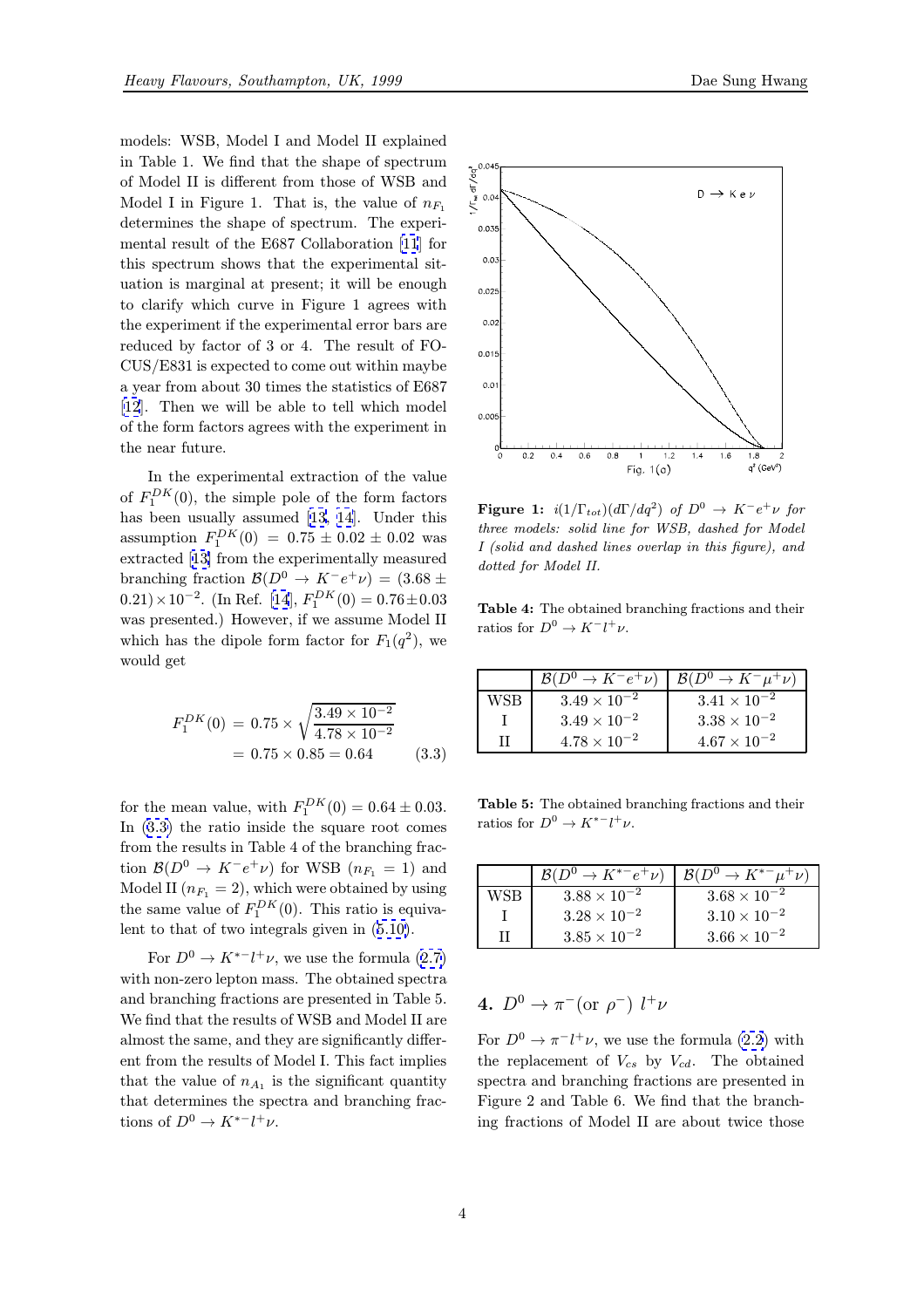<span id="page-4-0"></span>of WSB and Model I. Therefore, if we determine the value of  $F_1^{D\pi}(0)$  from an experimentally measured branching fraction of  $D^0 \to \pi^- l^+ \nu$ , the value of  $F_1^{D\pi}(0)$  determined with Model II will be about  $1/\sqrt{2}$  times its value determined with WSB or Model I. From Table 4 and 6, we also find that the ratio  $\mathcal{B}(D^0 \to \pi^- l^+ \nu) / \mathcal{B}(D^0 \to K^- l^+ \nu)$ from Model II is significantly bigger than that from WSB or Model I, but its present experimental result  $0.101 \pm 0.020 \pm 0.003$  [15] can not discriminate them yet.

For  $D^0 \to \rho^- l^+ \nu$ , we use the formula (2.7) with t[he](#page-7-0) replacement of  $V_{cs}$  by  $V_{cd}$ . The obtained spectra and branching fractions are presented in Table 7. We find that the results of WSB and Model II are almost the same, and they are [much](#page-1-0) different from the results of Model I. Therefore, like the  $D^0 \to K^{*-}l^+\nu$  case, the property of the form factor  $A_1(q^2)$  determines the spectra and branching fractions, and the results are not sensitive to the other form factors  $(A_0(q^2), A_2(q^2))$ and  $V(q^2)$ ).



**Figure 2:**  $(1/\Gamma_{tot})(d\Gamma/dq^2)$  of  $D^0 \rightarrow \pi^-e^+\nu$  for three models: solid line for WSB, dashed for Model I (solid and dashed lines overlap in this figure), and dotted for Model II.

Table 6: The obtained branching fractions and their ratios for  $D^0 \to \pi^- l^+ \nu$ .

|     | $\mathcal{B}(D^0 \to \pi e^+ \nu)$ | $\mathcal{B}(D^0 \to \pi \mu^+ \nu)$ |
|-----|------------------------------------|--------------------------------------|
| WSB | $2.92 \times 10^{-3}$              | $2.88 \times 10^{-3}$                |
|     | $2.92 \times 10^{-3}$              | $2.86 \times 10^{-3}$                |
|     | $5.94 \times 10^{-3}$              | $5.86 \times 10^{-3}$                |

Table 7: The obtained branching fractions and their ratios for  $D^0 \to \rho^- l^+ \nu$ .

|     | $\mathcal{B}(D^0 \to \rho e^+ \nu)$ | $\mathcal{B}(D^0 \to \rho \mu^+ \nu)$ |
|-----|-------------------------------------|---------------------------------------|
| WSB | $2.77 \times 10^{-3}$               | $2.66 \times 10^{-3}$                 |
|     | $2.19 \times 10^{-3}$               | $2.10 \times 10^{-3}$                 |
| ш   | $2.77 \times 10^{-3}$               | $2.66 \times 10^{-3}$                 |

## 5. Implications of Experimental Results

In this section we compare the exclusive semileptonic decays and the two-body hadronic decays using the factorization assumption. We start by recalling the relevant effective weak Hamiltonian for the two-body hadronic decay  $D^0 \to K^-\pi^+$ :

$$
\mathcal{H}_{\text{eff}} = \frac{G_F}{\sqrt{2}} V_{cs}^* V_{ud} [C_1(\mu) \mathcal{O}_1 + C_2(\mu) \mathcal{O}_2] + \text{H.C.},
$$
  
\n
$$
\mathcal{O}_1 = (\bar{u} \Gamma^\rho d)(\bar{s} \Gamma_\rho c), \quad \mathcal{O}_2 = (\bar{s} \Gamma^\rho d)(\bar{u} \Gamma_\rho c),
$$
  
\n(5.2)

where  $G_F$  is the Fermi coupling constant,  $V_{cs}$ and  $V_{ud}$  are corresponding Cabibbo-Kobayashi-Maskawa (CKM) matrix elements and  $\Gamma_{\rho} = \gamma_{\rho} (1-\$  $\gamma_5$ ). The Wilson coefficients  $C_1(\mu)$  and  $C_2(\mu)$  incorporate the short-distance effects arising from the renormalization of  $\mathcal{H}_{\text{eff}}$  from  $\mu = m_W$  to  $\mu = O(m_c)$ . In the factorization assumption,

$$
\mathcal{H}_{\text{eff}} = \frac{G_F}{\sqrt{2}} V_{cs}^* V_{ud} \Big( a_1 [\bar{u} \Gamma^\rho d]_H [\bar{s} \Gamma_\rho c]_H \n+ a_2 [\bar{s} \Gamma^\rho d]_H [\bar{u} \Gamma_\rho c]_H \Big) + \text{H.C., (5.3)}
$$

where the subscript H stands for *hadronic* implying that the Dirac bilinears inside the brackets be treated as interpolating fields for the mesons. The phenomenological parameters  $a_1$  and  $a_2$  are related to  $C_1$  and  $C_2$  by  $a_1 = C_1 + \frac{1}{N_c}C_2$  and  $a_2 = C_2 + \frac{1}{N_c}C_1$  [8]. The numerical values of  $a_1$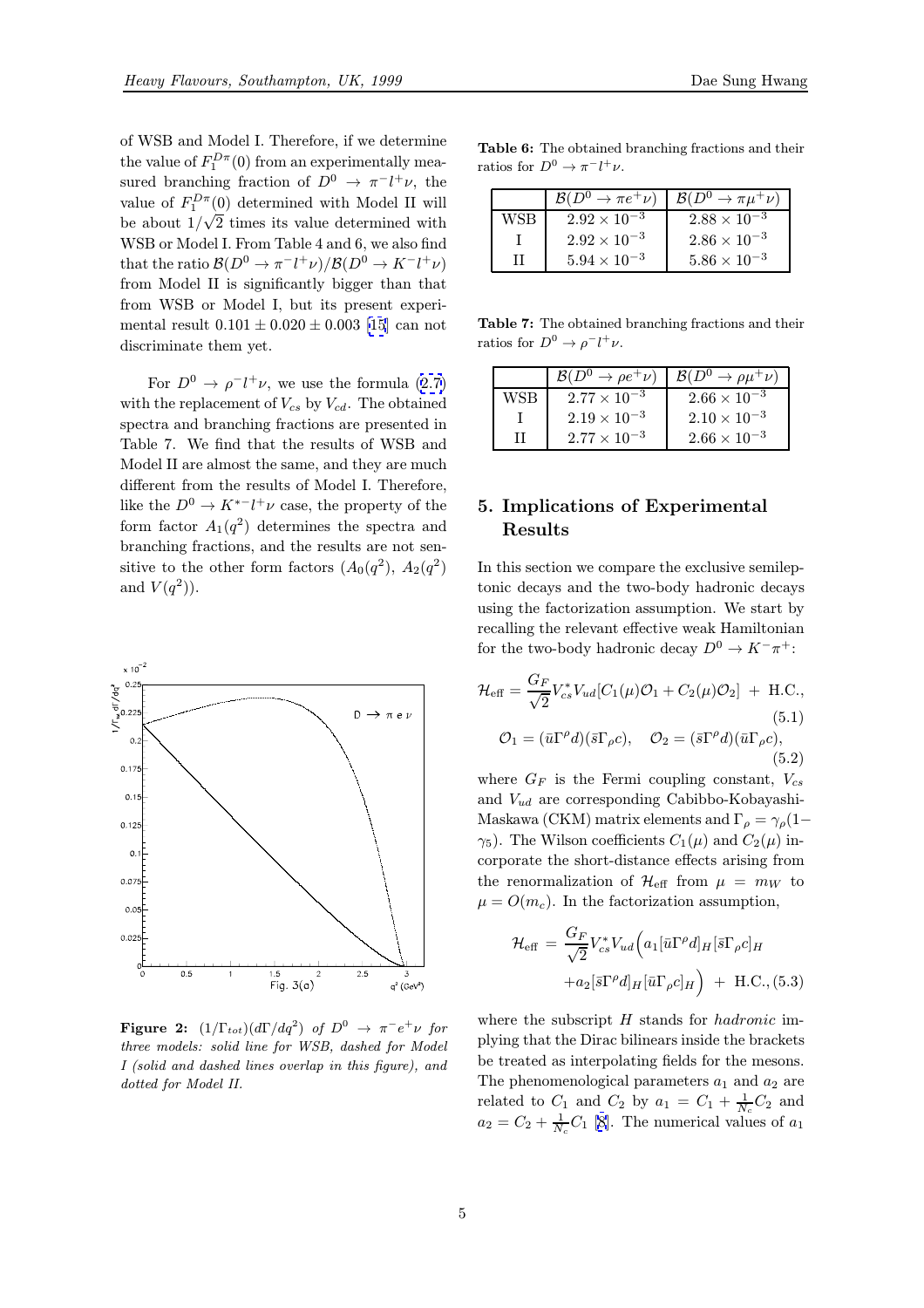<span id="page-5-0"></span>
$$
a_1 = 1.10 \pm 0.05
$$
,  $a_2 = -0.49 \pm 0.04$ . (5.4)

By using (2.1), (5.3) and  $\langle 0|\Gamma_\mu|\pi^-(q)\rangle =$  $iq_{\mu}f_{\pi^-}$ , w[e](#page-7-0) get the following formula for the [b](#page-7-0)ranching ratio of the process  $D^0 \to K^-\pi^+$ :

$$
\mathcal{B}(D^0 \to K^- \pi^+) = \left(\frac{G_F m_D^2}{\sqrt{2}}\right)^2 |V_{ud}|^2 \qquad (5.5)
$$
  

$$
\times \frac{1}{8\pi} \frac{m_D}{\Gamma_D} a_1^2 \frac{f_\pi^2}{m_D^2} |V_{cs} F_0^{DK} (m_\pi^2)|^2 \left(1 - \frac{m_K^2}{m_D^2}\right)^2
$$
  

$$
\times \frac{1}{2} \left[ \left(1 - \left(\frac{m_K + m_\pi}{m_D}\right)^2\right) \left(1 - \left(\frac{m_K - m_\pi}{m_D}\right)^2\right) \right]^{\frac{1}{2}}.
$$

On the other hand, from (2.2) and (3.1) the branching ratio  $\mathcal{B}(B^0 \to K^-e^+\nu)$  is given by

$$
\mathcal{B}(D^0 \to K^- e^+ \nu) \tag{5.6}
$$

$$
= (\frac{G_F m_D^2}{\sqrt{2}})^2 \frac{m_D}{\Gamma_D} \frac{2}{192\pi^3} |V_{cs} F_1^{DK}(0)|^2 \times I^{DK},
$$

where the dimensionless integral  $I^{DK}$  is given by

$$
I^{DK} = \int_0^{(1 - \frac{m_K}{m_D})^2} dx \frac{\left( (1 + \frac{m_K^2}{m_D^2} - x)^2 - 4 \frac{m_K^2}{m_D^2} \right)^{\frac{3}{2}}}{\left( 1 - \frac{m_D^2}{m_{F_1}^2} x \right)^{2n_{F_1}}}. \tag{5.7}
$$

In the above, we neglected the electron mass. From  $(5.5)$  and  $(5.7)$  we have

$$
\frac{\mathcal{B}(D^0 \to K^- \pi^+)}{\mathcal{B}(D^0 \to K^- e^+ \nu)} = 6\pi^2 |V_{ud}|^2 \frac{f_{\pi}^2}{m_D^2} \left(1 - \frac{m_K^2}{m_D^2}\right)^2
$$
  
\n
$$
\times \left[\left(1 - \left(\frac{m_K + m_{\pi}}{m_D}\right)^2\right) \left(1 - \left(\frac{m_K - m_{\pi}}{m_D}\right)^2\right)\right]^{\frac{1}{2}}
$$
  
\n
$$
\times \frac{|V_{cs} F_0^{DK}(m_{\pi}^2)|^2}{|V_{cs} F_0^{DK}(0)|^2} \frac{a_1^2}{I^{DK}}
$$
  
\n= 0.225 ×  $\frac{a_1^2}{I^{DK}}$ , (5.8)

where we used the fact  $F_0^{DK}(m_\pi^2) \simeq F_0^{DK}(0)$  and the following experimental values [17]:  $m_D =$  $m_{D^0} = 1.8646 \pm 0.0005 \text{ GeV}, m_K = m_{K^-} =$  $493.677 \pm 0.013$  MeV,  $m_{\pi} = m_{\pi^+} = 139.56995 \pm$ 0.00035 MeV,  $f_{\pi} = f_{\pi^+} = 131.74 \pm 0.15$  MeV and  $V_{ud} = 0.9753 \pm 0.0008$ .

When we use the experimental results  $\mathcal{B}(D^0 \to$  $K^-\pi^+)=3.85\pm0.09\%$  and  $\mathcal{B}(D^0\to K^-e^+\nu)=$  $3.66 \pm 0.18$  %, (5.8) gives

$$
I^{DK}[\text{Expt.}] = 0.213 (1 \pm 0.054) a_1^2
$$
  
= 0.258 (1 \pm 0.054) (1 \pm 0.091)  
= 0.258 (1 \pm 0.106) = 0.231 ~ 0.286 , (5.9)

where we used the value of  $a_1$  given in (5.4). On the other hand, when we calculate  $I^{DK}$  directly from (5.7) with  $m_{F_1} = 2.11$  GeV geven in Table 2, we obtain the following results:

$$
I^{DK}[n_{F_1} = 1] = 0.195 \text{ for } n_{F_1} = 1,
$$
  

$$
I^{DK}[n_{F_1} = 2] = 0.267 \text{ for } n_{F_1} = 2.(5.10)
$$

From (5.9) and (5.10), we find that the experimental results of  $\mathcal{B}(D^0 \to K^-\pi^+)$  and  $\mathcal{B}(D^0 \to$  $K^-e^+\nu$ ) together with the factorization assumption imply  $n_{F_1} = 2$ .

In the same way as the above, for the  $D$  to  $\pi$  transition we get the formula

$$
\frac{\mathcal{B}(D^0 \to \pi^- \pi^+)}{\mathcal{B}(D^0 \to \pi^- e^+ \nu)} = 6\pi^2 |V_{ud}|^2 \frac{f_\pi^2}{m_D^2} \left(1 - \frac{m_\pi^2}{m_D^2}\right)^2
$$

$$
\times \left[\left(1 - \left(\frac{m_\pi + m_\pi}{m_D}\right)^2\right)\right]^{\frac{1}{2}} \frac{|V_{ud} F_0^{DK}(m_\pi^2)|^2}{|V_{ud} F_0^{DK}(0)|^2} \frac{a_1^2}{I^{D\pi}}
$$

$$
= 0.275 \times \frac{a_1^2}{I^{D\pi}}, \qquad (5.11)
$$

where we used the fact  $F_0^{D\pi}(m_\pi^2) \simeq F_0^{D\pi}(0)$ , and the dimensionless integral  $I^{D\pi}$  is given by

$$
I^{D\pi} = \int_0^{(1 - \frac{m_\pi}{m_D})^2} dx \frac{\left( (1 + \frac{m_\pi^2}{m_D^2} - x)^2 - 4 \frac{m_\pi^2}{m_D^2} \right)^{\frac{3}{2}}}{\left( 1 - \frac{m_D^2}{m_{F_1}^2} x \right)^{2n_{F_1}}}.
$$
\n(5.12)

When we use the experimental results  $\mathcal{B}(D^0 \to$  $(\pi^-\pi^+) = (1.53 \pm 0.09) \times 10^{-3}$  and  $\mathcal{B}(D^0 \to \pi^- e^+ \nu) =$  $(3.7 \pm 0.6) \times 10^{-3}$ ,  $(5.11)$  gives

$$
I^{D\pi}[\text{Expt.}] = 0.665 (1 \pm 0.173) a_1^2
$$
  
= 0.804 (1 \pm 0.173) (1 \pm 0.091)  
= 0.804 (1 \pm 0.195) = 0.648 ~ 0.961 (5.13)

where we used again the value of  $a_1$  given in  $(5.4)$ . When we calculate  $I^{D\pi}$  directly from (5.7) with  $m_{F_1} = 2.01$  GeV given in Table 2, we obtain the following results:

$$
I^{D\pi}[n_{F_1} = 1] = 0.385 \text{ for } n_{F_1} = 1,
$$
  

$$
I^{D\pi}[n_{F_1} = 2] = 0.783 \text{ for } n_{F_1} = 2. (5.14)
$$

The results in (5.14) show that the value of  $I^{D\pi}$ is more sensitive to  $n_{F_1}$  than that of  $I^{DK}$ . From (5.13) and (5.14), we find that the experimental results of  $\mathcal{B}(D^0 \to \pi^- \pi^+)$  and  $\mathcal{B}(D^0 \to \pi^- e^+ \nu)$ imply  $n_{F_1} = 2$ .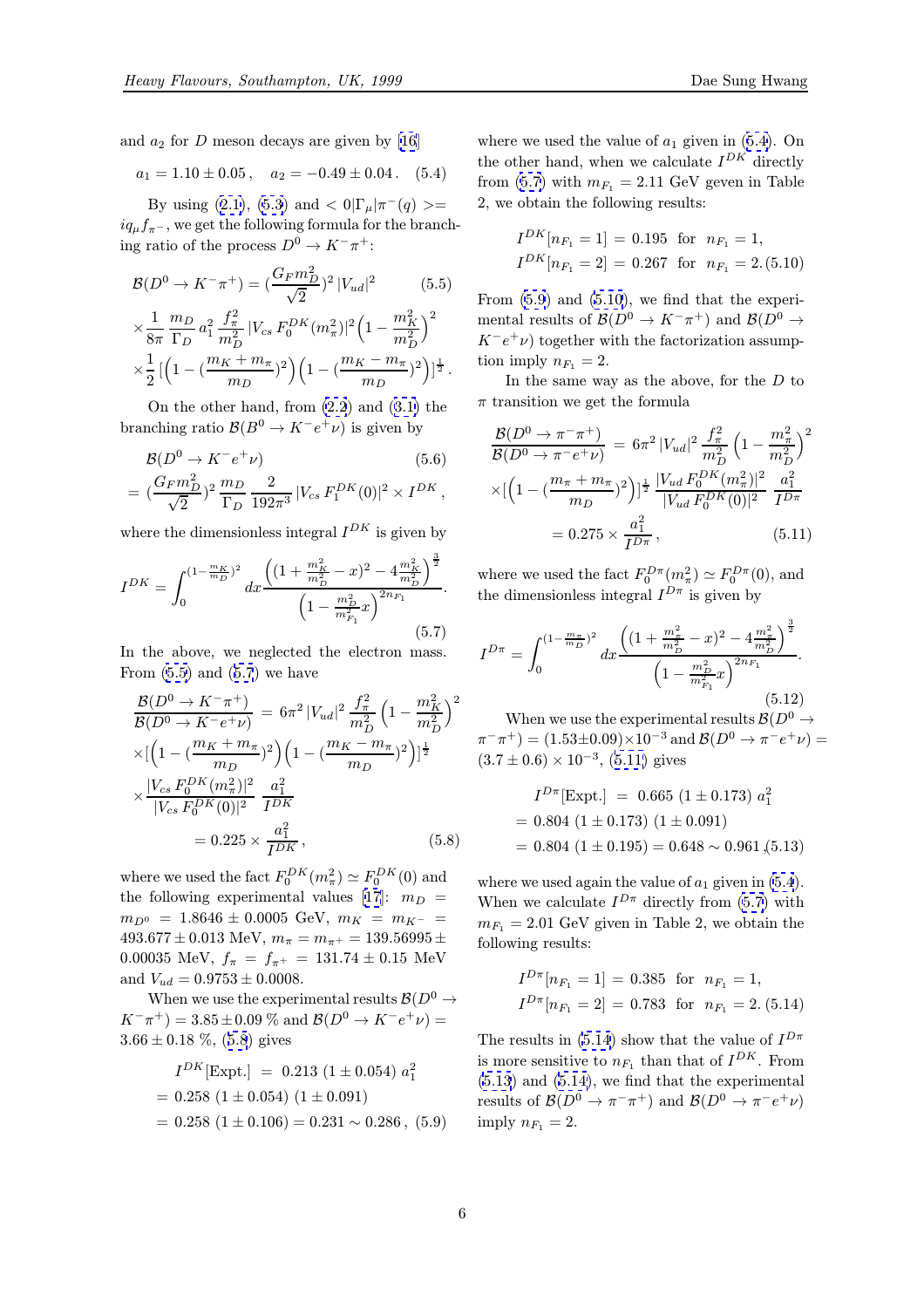Table 8: The obtained branching fractions and their ratio for  $\bar{B}^0 \to D^{(*)+} l^- \bar{\nu}$ .

|          | $\mathcal{B}(\bar{B}^0 \to D^+l^-\bar{\nu})$ | $\mathcal{B}(\bar{B}^0 \to D^{*+}l^-\bar{\nu})$ |
|----------|----------------------------------------------|-------------------------------------------------|
|          | Ratio                                        | Ratio                                           |
|          | $(1.85_{+0.56}^{-0.47}) \times 10^{-2}$      | $(4.76_{+0.50}^{-0.47}) \times 10^{-2}$         |
|          |                                              |                                                 |
| $_{\mu}$ | $(1.84^{-0.47}_{+0.56})\times10^{-2}$        | $(4.74^{-0.46}_{+0.50})\times10^{-2}$           |
|          | $0.996^{+0.001}_{-0.001}$                    | $0.996_{-0.000}^{+0.002}$                       |
|          | $(0.52_{+0.07}^{-0.07}) \times 10^{-2}$      | $(1.22_{+0.06}^{-0.06}) \times 10^{-2}$         |
|          | $0.278^{+0.049}_{-0.025}$                    | $0.256^{+0.014}_{-0.012}$                       |

## 6.  $\bar{B}^0 \to D^{(*)+} l^- \bar{\nu}$

We use the form factors in (2.8) with the following  $\mathcal{F}_D(y)$  which are experimentally determined [18]:

$$
\mathcal{F}(y) = \mathcal{F}(1)[1 - \rho^2(y - 1)], \qquad (6.1)
$$
\n
$$
\begin{cases}\n\rho_D^2 = 0.59 \pm 0.25, & |V_{cb}|\mathcal{F}_D(1) \times 10^2 = 3.37 \\
 & \text{for } \mathcal{F}_D(y) \\
\rho_{D^*}^2 = 0.84 \pm 0.15, & |V_{cb}|\mathcal{F}_{D^*}(1) \times 10^2 = 3.51 \\
 & \text{for } \mathcal{F}_{D^*}(y)\n\end{cases}
$$

By using the form factors in (2.8) with  $\mathcal{F}_D(y)$ in (6.1), we obtain from (2.2) the spectra of  $\bar{B}^0 \rightarrow$  $D^+l^-\bar{\nu}$  presented in Figure 3, where we find that the spectrum for muon drops down near  $q^2$  = 0. (The spectrum for electron [also](#page-1-0) drops down near the very end of  $q^2 = 0$  $q^2 = 0$  $q^2 = 0$ .) We present the obtained branching fractions and their ratio in Table 8, which gives  $\mathcal{B}(\bar{B}^0 \to D^+\tau^-\bar{\nu})/\mathcal{B}(\bar{B}^0 \to$  $D^+e^-\bar{\nu})=0.278^{+0.049}_{-0.035}$  in good agreement with the ALEPH estimation  $0.29 \pm 0.08$  [19]. Since the HQET provides good informations about the heavy to heavy form factors, our results for the exclusive  $B$  to  $D$  semileptonic deca[ys](#page-7-0) [a](#page-7-0)re very reliable.

By using the form factors in (2.8) with  $\mathcal{F}_{D^*}(y)$ in (6.1), we obtain from (2.7) the spectra of  $\bar{B}^0 \rightarrow$  $D^{*+}l^-\bar{\nu}$  presented in Figure 4. We present the obtained branching fractions and their ratio in Table 8, where we find that  $\mathcal{B}(\bar{B}^0 \to D^{*+}\tau^-\bar{\nu})$  /  $\mathcal{B}(\bar{B}^0 \to D^{*+}e^-\bar{\nu})=0.256^{+0.014}_{-0.013}$  $\mathcal{B}(\bar{B}^0 \to D^{*+}e^-\bar{\nu})=0.256^{+0.014}_{-0.013}$  $\mathcal{B}(\bar{B}^0 \to D^{*+}e^-\bar{\nu})=0.256^{+0.014}_{-0.013}$  which is smaller than the ALEPH estimation  $0.37 \pm 0.08$  [19].



**Figure 3:**  $(1/\Gamma_{tot})(d\Gamma/dq^2)$  of  $\bar{B}^0 \to D^+l^-\bar{\nu}$  for



**Figure 4:**  $(1/\Gamma_{tot})(d\Gamma/dq^2)$  of  $\bar{B}^0 \to D^{*+}l^-\bar{\nu}$  for  $l = e, \mu \text{ and } \tau.$ 

## 7. Conclusion

We studied the D meson exclusive semileptonic decays and investigated their sensitivity to form factor models. The results show that the decays to a pseudoscalar meson and a lepton pair are sensitive to the property of the form factor